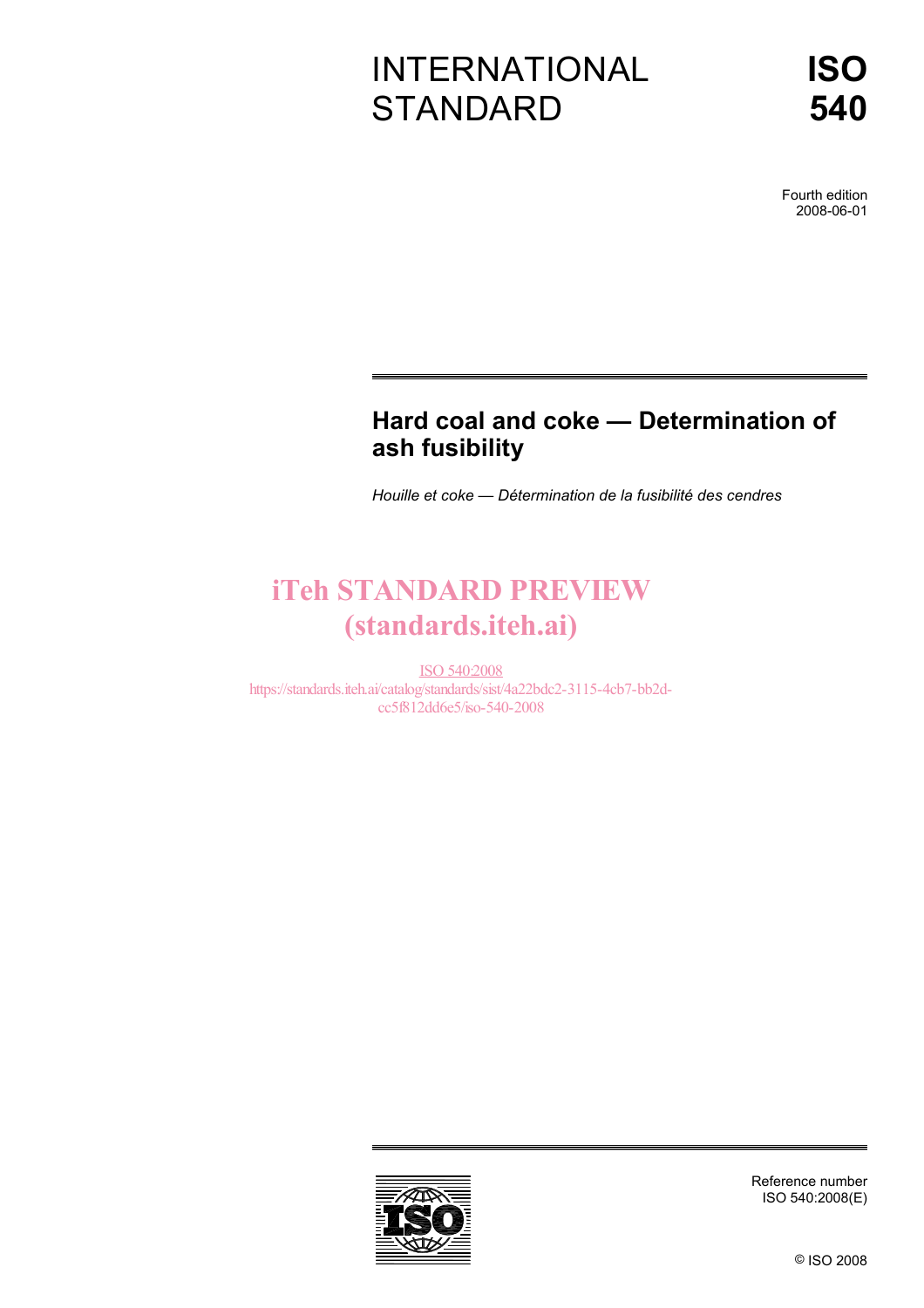#### **PDF disclaimer**

This PDF file may contain embedded typefaces. In accordance with Adobe's licensing policy, this file may be printed or viewed but shall not be edited unless the typefaces which are embedded are licensed to and installed on the computer performing the editing. In downloading this file, parties accept therein the responsibility of not infringing Adobe's licensing policy. The ISO Central Secretariat accepts no liability in this area.

Adobe is a trademark of Adobe Systems Incorporated.

Details of the software products used to create this PDF file can be found in the General Info relative to the file; the PDF-creation parameters were optimized for printing. Every care has been taken to ensure that the file is suitable for use by ISO member bodies. In the unlikely event that a problem relating to it is found, please inform the Central Secretariat at the address given below.

# iTeh STANDARD PREVIEW (standards.iteh.ai)

ISO 540:2008 https://standards.iteh.ai/catalog/standards/sist/4a22bdc2-3115-4cb7-bb2dcc5f812dd6e5/iso-540-2008



#### **COPYRIGHT PROTECTED DOCUMENT**

#### © ISO 2008

All rights reserved. Unless otherwise specified, no part of this publication may be reproduced or utilized in any form or by any means, electronic or mechanical, including photocopying and microfilm, without permission in writing from either ISO at the address below or ISO's member body in the country of the requester.

ISO copyright office Case postale 56 • CH-1211 Geneva 20 Tel. + 41 22 749 01 11 Fax + 41 22 749 09 47 E-mail copyright@iso.org Web www.iso.org

Published in Switzerland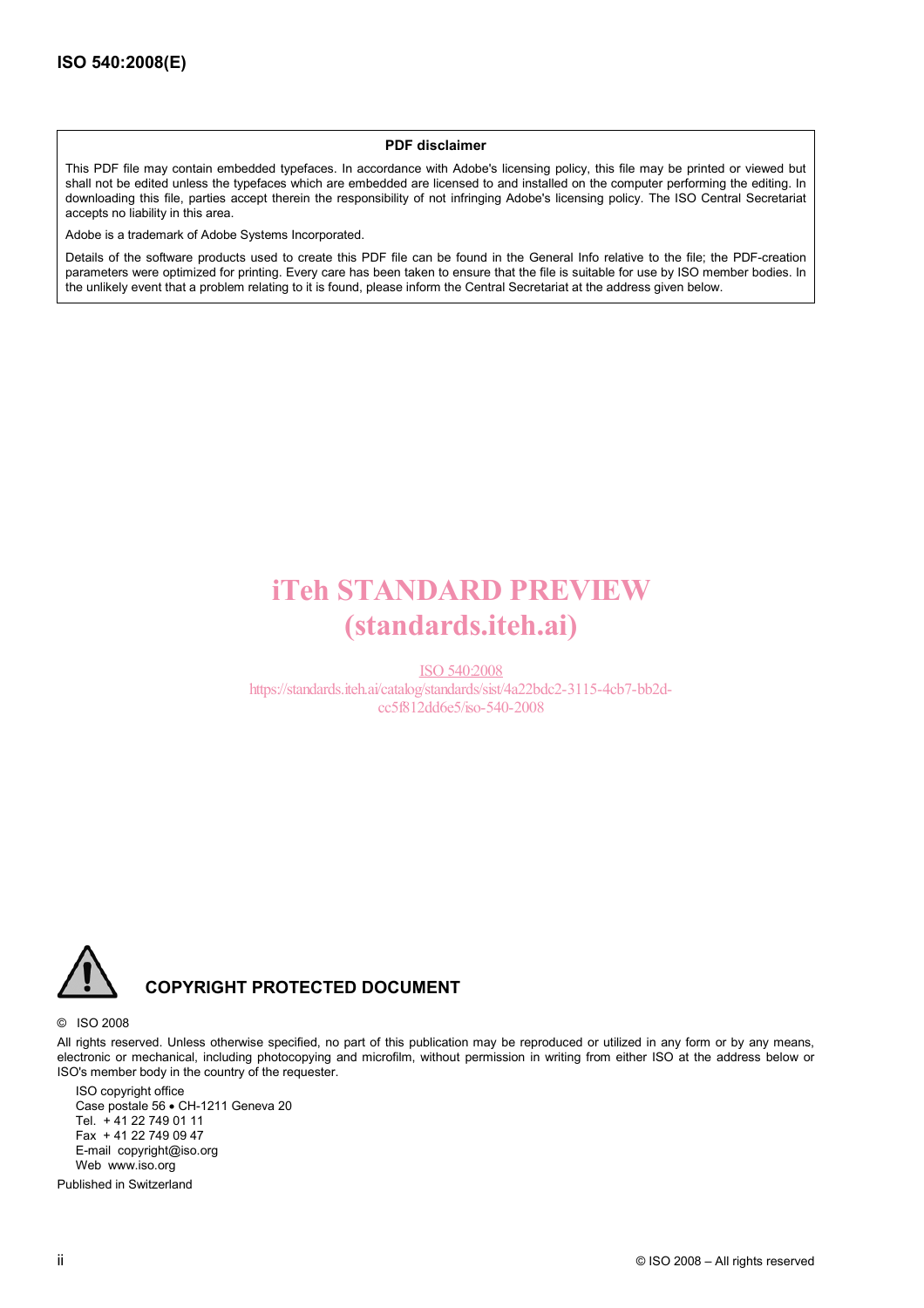## **Contents**

| 1                            |                                                                                                                         |  |
|------------------------------|-------------------------------------------------------------------------------------------------------------------------|--|
| $\overline{2}$               |                                                                                                                         |  |
| 3                            |                                                                                                                         |  |
| 4                            |                                                                                                                         |  |
| 5                            |                                                                                                                         |  |
| 6                            |                                                                                                                         |  |
| $\overline{7}$<br>7.1<br>7.2 |                                                                                                                         |  |
| 8                            |                                                                                                                         |  |
| 9<br>10                      |                                                                                                                         |  |
| 11<br>11.1<br>11.2           |                                                                                                                         |  |
| 12                           | Test report https://standards.iteh.ai/catalog/standards/sist/4a22bdc2-3115-4cb7-bb2d-<br>cc5f812dd6e5/iso-540-2008<br>9 |  |
| 13                           |                                                                                                                         |  |
|                              |                                                                                                                         |  |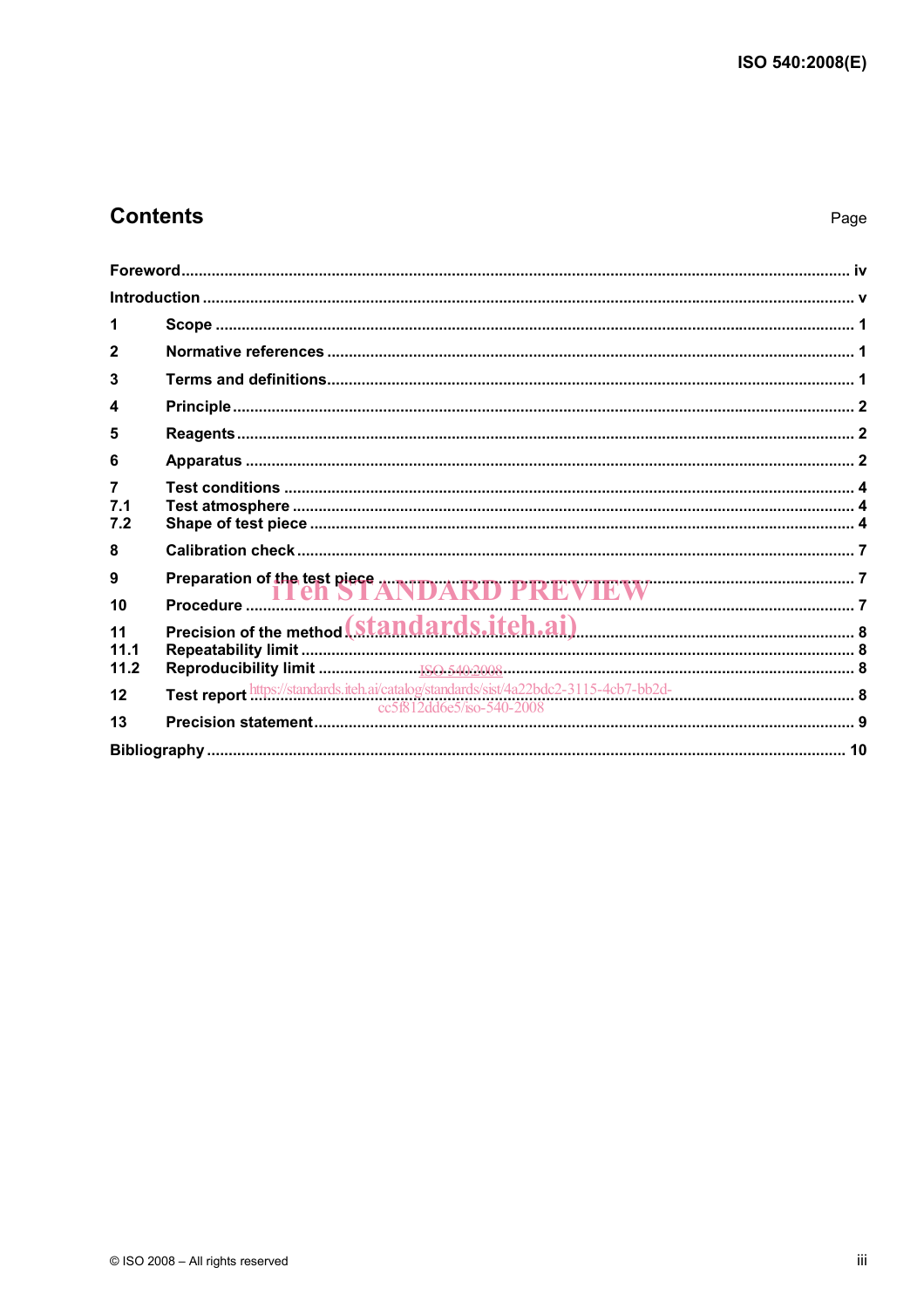### **Foreword**

ISO (the International Organization for Standardization) is a worldwide federation of national standards bodies (ISO member bodies). The work of preparing International Standards is normally carried out through ISO technical committees. Each member body interested in a subject for which a technical committee has been established has the right to be represented on that committee. International organizations, governmental and non-governmental, in liaison with ISO, also take part in the work. ISO collaborates closely with the International Electrotechnical Commission (IEC) on all matters of electrotechnical standardization.

International Standards are drafted in accordance with the rules given in the ISO/IEC Directives, Part 2.

The main task of technical committees is to prepare International Standards. Draft International Standards adopted by the technical committees are circulated to the member bodies for voting. Publication as an International Standard requires approval by at least 75 % of the member bodies casting a vote.

Attention is drawn to the possibility that some of the elements of this document may be the subject of patent rights. ISO shall not be held responsible for identifying any or all such patent rights.

ISO 540 was prepared by Technical Committee ISO/TC 27, *Solid mineral fuels*, Subcommittee SC 5, *Methods of analysis*.

This fourth edition cancels and replaces the third edition (ISO 540:1995), which has been technically revised. (standards.iteh.ai)

> ISO 540:2008 https://standards.iteh.ai/catalog/standards/sist/4a22bdc2-3115-4cb7-bb2dcc5f812dd6e5/iso-540-2008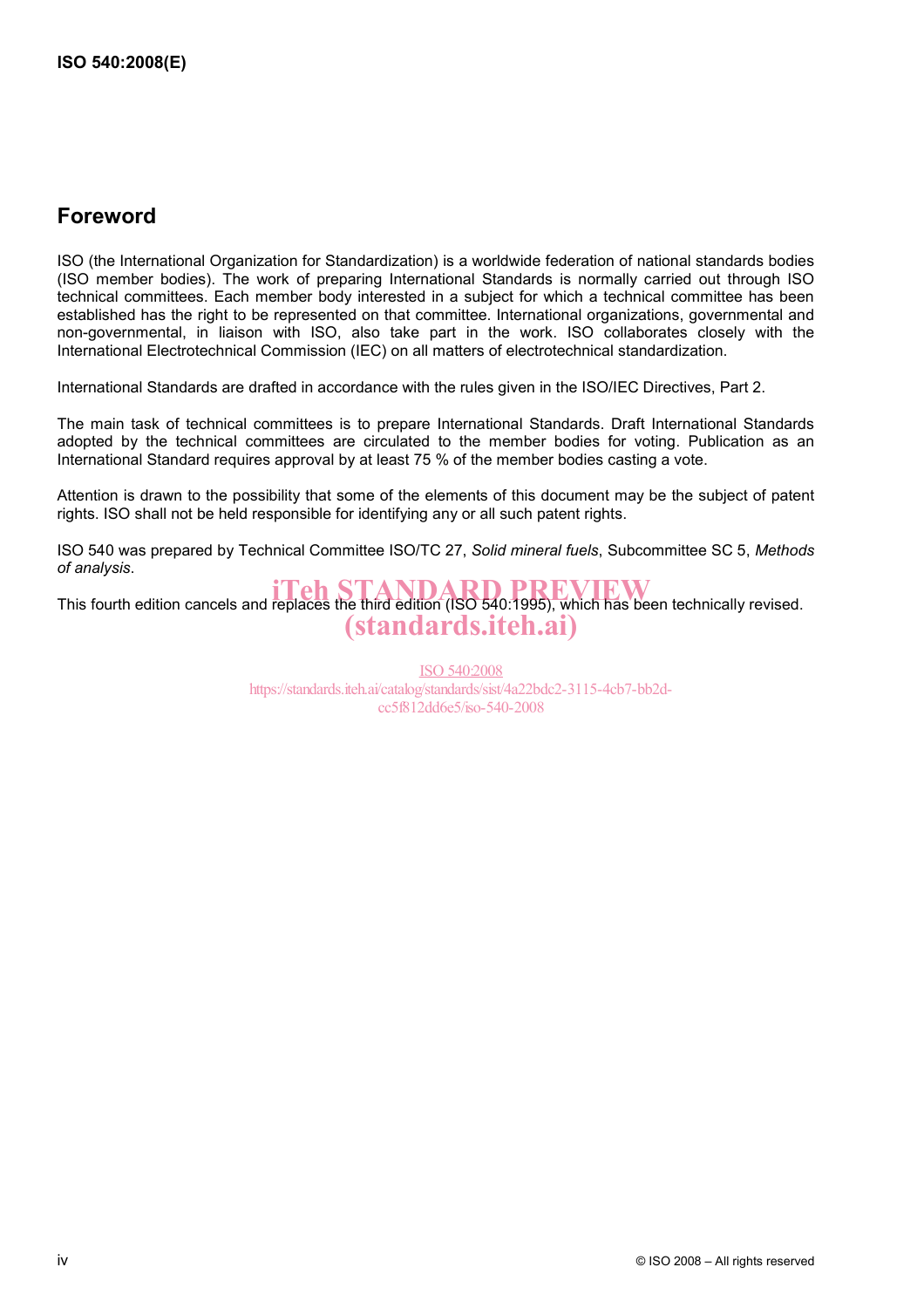### **Introduction**

The method for determination of the fusibility temperatures of coal ash and coke ash described in this International Standard provides information about the fusion and melting behaviour of the composite inorganic constituents of the ash at high temperatures. The standard method is based on the "Seger Cone" method, which is well known in the ceramic industry, the use of which predates the year 1900. The conditions of the test, as well as basic studies on the influence of ash chemistry and of gas composition on ash fusibility temperatures (which have led to the standardization of the method), arose from the pioneering work of Fieldner, Hall and Field [1].

In the laboratory, the ash used for the test is a homogeneous mixture prepared from a representative sample of the coal or coke, and the determination is performed at a controlled rate of heating in either a reducing or an oxidizing atmosphere. In contrast, under industrial conditions, the complex processes of combustion and fusion involve heterogeneous mixtures of particles, heating rates (that can be several orders of magnitude greater than those used in the standard test) and variable gas composition.

During the first quarter of the 20th century, laboratory, pilot-scale and field studies were undertaken to establish that the ash fusibility test can provide a reasonable indication of the propensity of ash to form fused deposits (referred to as "clinker") in stoker and other fuel-bed type furnaces (Nicholls and Selvig [2]). Subsequently, the test has been used as a general indicator of the tendency for ash to fuse on heating and of ash slagging propensity in pulverized coal-fired furnaces.  $\textcolor{red}{\textbf{PREV}}$   $\textcolor{red}{\textbf{FW}}$ 

# (standards.iteh.ai)

ISO 540:2008 https://standards.iteh.ai/catalog/standards/sist/4a22bdc2-3115-4cb7-bb2dcc5f812dd6e5/iso-540-2008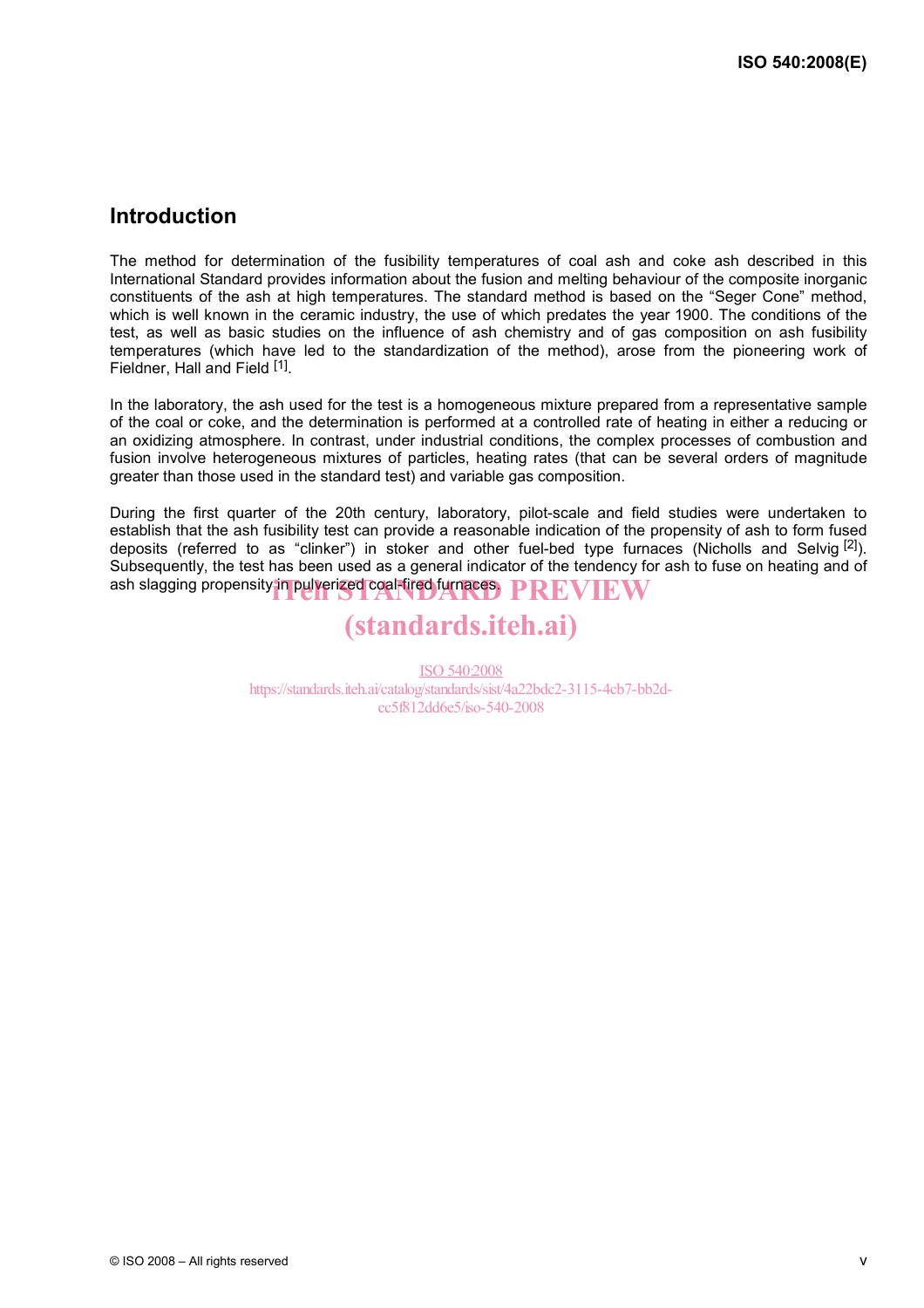# iTeh STANDARD PREVIEW (standards.iteh.ai)

ISO 540:2008 https://standards.iteh.ai/catalog/standards/sist/4a22bdc2-3115-4cb7-bb2dcc5f812dd6e5/iso-540-2008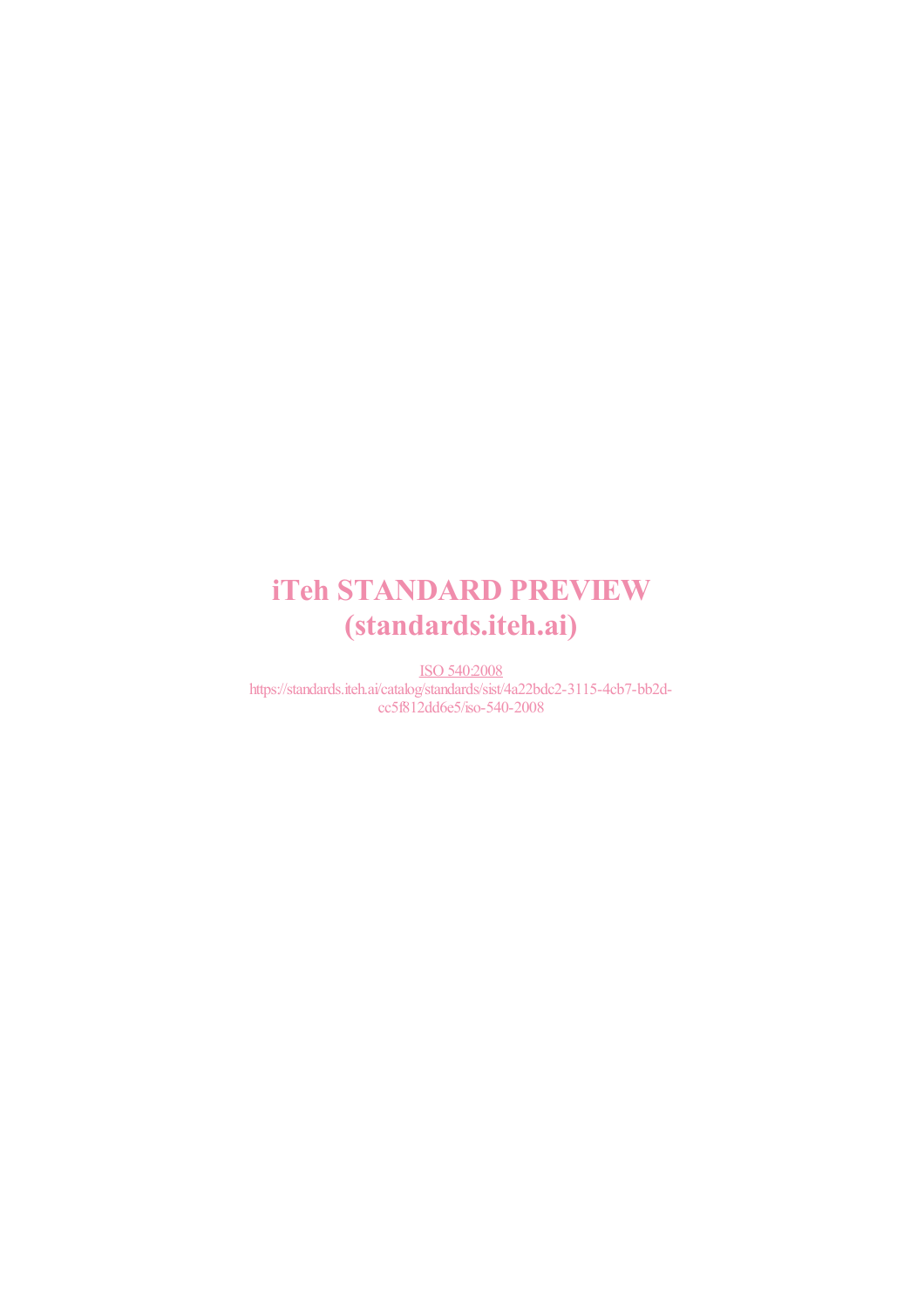## **Hard coal and coke — Determination of ash fusibility**

#### **1 Scope**

This International Standard specifies a method of determining the characteristic fusion temperatures of ash from coal and coke.

NOTE Descriptors: fossil fuels, solid fuels, ash, ashes, tests, high temperature tests, determination, and fusibility.

#### **2 Normative references**

The following referenced documents are indispensable for the application of this document. For dated references, only the edition cited applies. For undated references, the latest edition of the referenced document (including any amendments) applies.

**ISO 1171,** *Solid mineral fuels* **F** Determination of ash **D** PREVIEW

## (standards.iteh.ai)

### **3 Terms and definitions**

ISO 540:2008

For the purposes of this document, the following terms and definitions apply-bb2d-

cc5f812dd6e5/iso-540-2008

**3.1** 

#### **deformation temperature**

#### **DT**

temperature at which the first signs of rounding, due to melting, of the tip or edges of the test piece occur

NOTE Shrinkage or distortion of the test piece, or rounding of cracks and fins, are not criteria for deformation and should be ignored if the tip and edges remain sharp. However, for some solid mineral fuels, the temperature at which the test piece shrinkage begins can be of interest and should be reported as a feature noted during the determination.

#### **3.2**

#### **sphere temperature**

#### **ST**

in the case of pyramidal and truncated-cone test pieces, the temperature at which the height is equal to the width of the base, and in the case of cubical or cylindrical test pieces, the temperature at which the edges of the test pieces become completely round with the height remaining unchanged

#### **3.3**

#### **hemisphere temperature**

**HT** 

temperature at which the test piece forms approximately a hemisphere, i.e. when the height becomes equal to half the base diameter

#### **3.4 flow temperature**

#### **FT**

temperature at which the ash melt is spread out over the supporting tile in a layer, the height of which is one-third of the height of the test piece at the hemisphere temperature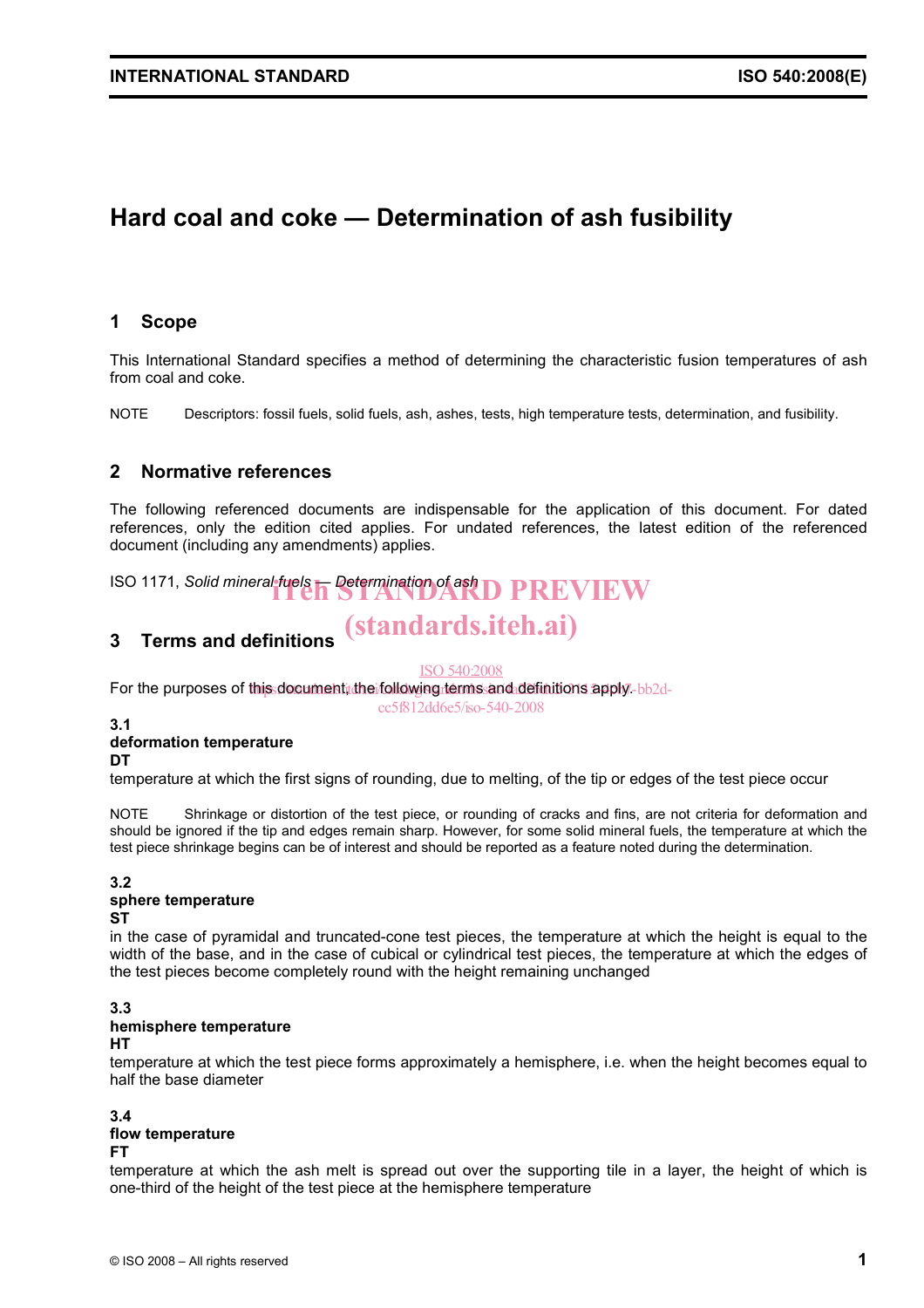#### **4 Principle**

A test piece made from the ash is heated under standard conditions and continuously observed. The temperatures at which characteristic changes of shape occur are recorded. The characteristic temperatures are defined in Clause 3. (See also Figures 2, 3 and 4.)

Although the determination is usually performed in a reducing atmosphere, additional information can sometimes be obtained by performing a further determination in an oxidizing atmosphere. In general, the reducing atmosphere in 7.1 gives the lowest characteristic temperatures.

#### **5 Reagents**

**5.1 Dextrin**, 100 g/l solution.

Dissolve 10 g of dextrin in 100 ml of water.

#### **5.2 Petroleum jelly**.

**5.3 Gold wire**, of diameter 0,5 mm or larger, or **gold plate**, of thickness 0,5 mm to 1,0 mm, with a purity of 99,99 % and a melting point of 1 064 °C.

**5.4 Nickel wire**, of diameter 0,5 mm or larger, or **nickel plate**, of thickness 0,5 mm to 1,0 mm, with a purity of 99,9 % and a melting point of 1 455 °C.

**5.5 Palladium wire**, of diameter 0,5 mm or larger, or **palladium plate**, of thickness 0,5 mm to 1,0 mm with a purity of 99,9 % and a melting point of  $1554$  ANDARD PREVIEW

**5.6 Carbon dioxide**.

**6 Apparatus** 

(standards.iteh.ai)

**5.7 Hydrogen** or **carbon monoxide**.

ISO 540:2008 https://standards.iteh.ai/catalog/standards/sist/4a22bdc2-3115-4cb7-bb2dcc5f812dd6e5/iso-540-2008

- **6.1 Furnace**, electrically heated, which satisfies the following conditions.
- a) It shall be capable of reaching the maximum temperature at which the properties of the ash are determined (a temperature of 1 500 °C or more can be required).

NOTE Some furnaces can have a practical upper operating temperature, e.g. 1 480 or 1 540 °C, due to the type of heating elements used in their manufacture.

- b) It shall provide an adequate zone of uniform temperature in which to heat the test piece(s).
- c) It shall provide means of heating the test piece(s) at a uniform rate from 815 °C upwards.
- d) It shall be capable of maintaining the required test atmosphere (see 7.1) around the test piece(s).
- e) It shall provide a means of observing the change of shape of the test piece(s) during heating.

It is recommended to provide a facility for inserting, between the end window of the furnace and the optical viewing instrument, a piece of cobalt-blue or similar glass to protect the retina of the operator from radiation emitted at elevated temperatures.

**6.2 Pyrometer**, comprised of a platinum/platinum-rhodium thermocouple.

The thermocouple is positioned so that the thermo-junction is on the longitudinal axis in the centre of the zone of uniform temperature.

**6.3 Mould**, of brass, stainless steel, or other suitable material, for preparing the test piece. (See example in Figure 1.)